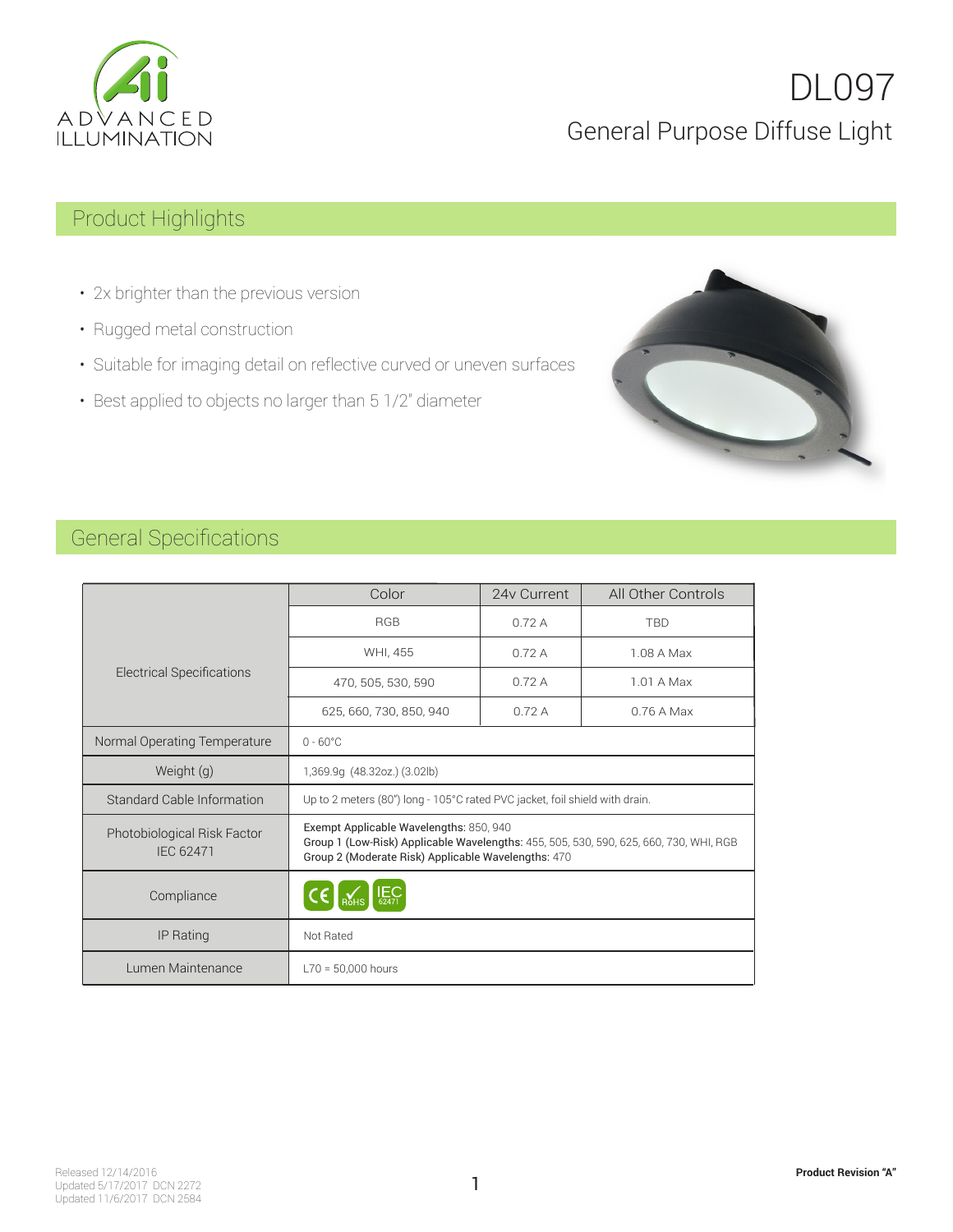## DL097

## Mechanical Specifications



DIMENSIONS ARE IN MILLIMETERS [INCHES]

## Part Number Key

| Model                              | Spectral<br>Wavelength                                                                                                                                                                                        | Connector/<br>Control                                                                     | Alternative<br>Connector |
|------------------------------------|---------------------------------------------------------------------------------------------------------------------------------------------------------------------------------------------------------------|-------------------------------------------------------------------------------------------|--------------------------|
| <b>DL097</b>                       | <b>XXX</b>                                                                                                                                                                                                    | XX                                                                                        | <b>XXX</b>               |
| <b>DL097</b>                       | (royal blue) 455<br>(blue) 470<br>(cyan) 505<br>(green) 530<br>(amber) 590<br>(red orange) 625<br>(red) 660<br>(infra-red) 730<br>(infra-red) 850<br>(infra-red) 940<br>(white) WHI<br>(RGB) RGB <sup>2</sup> | C1<br>C <sub>5</sub><br>IC<br>13<br>13S<br>24                                             | M12                      |
| Ex: DL097-470C5<br>DL097-625I3-M12 |                                                                                                                                                                                                               | Available with IC, I3, I3S and 24v options only<br>Available with C1 and 24v options only |                          |

Build to Order: *shipped within 2 weeks* DL097-WHIIC Stock Product: *shipped within 3 days*

## Connector | Control Options

| C <sub>1</sub> Connector                          | C5 Connector                                      | ICS 2 (IC)                                                           | ICS 3 (13)                                                                                 | ICS 3S (I3S)                                                                               | 24                                                       |
|---------------------------------------------------|---------------------------------------------------|----------------------------------------------------------------------|--------------------------------------------------------------------------------------------|--------------------------------------------------------------------------------------------|----------------------------------------------------------|
| For use with:<br><b>DCS Series</b><br>Controllers | For use with:<br>Pulsar 320 Strobe<br>Controller. | Continous in-line<br>controller<br>Powered with:<br>24V power supply | Combination<br>strobe/continous<br>in-line controller<br>Powered with:<br>24V power supply | Default-OFF<br>strobe/continous<br>in-line controller<br>Powered with:<br>24V power supply | Flying/tinned leads<br>Powered with:<br>24V power supply |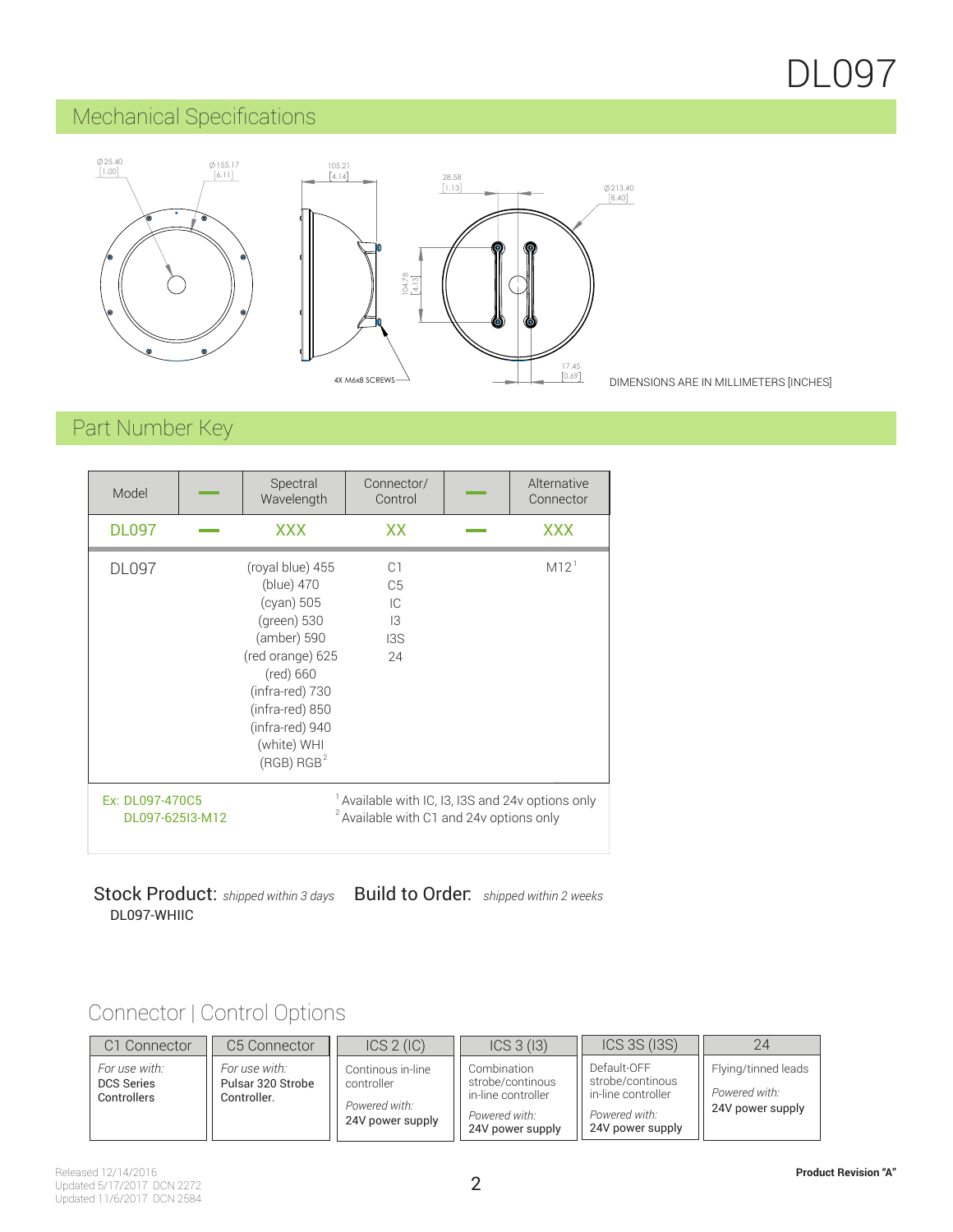# DL097

## Optical Performance



Optical measurement taken using DL097-WHIIC Rev. A @ 25 mm

#### Area of Illuminance & Intensity



## Operation and Wiring

#### ICS 2 (IC)

| Pin<br>(M12)   | Function                   | Wire<br>Color |
|----------------|----------------------------|---------------|
|                | $+24$ VDC                  | Brown         |
| $\overline{2}$ | 0-10 VDC<br>Analog Control | White         |
| 3              | <b>GND</b>                 | Blue          |
| 4              | GLO                        | <b>Black</b>  |
| 5              | N/A                        | Gray          |

#### ICS 2 (IC) ICS 3 (I3 and I3S) 24 Volt

| Pin<br>(M12) | Function                   | Wire<br>Color |
|--------------|----------------------------|---------------|
|              | $+24$ VDC                  | <b>Brown</b>  |
| 2            | Reserved                   | White         |
| 3            | GND                        | Blue          |
| 4            | PNP/Active High<br>Trigger | <b>Black</b>  |
| 5            | 0-10 VDC Analog<br>Control | Gray          |

#### 24 Volt

| Pin<br>(M12) | Function  | Wire<br>Color |
|--------------|-----------|---------------|
| 1            | $+24$ VDC | Brown         |
| 2            | N/A       | White         |
| 3            | $-24$ VDC | Blue          |
| 4            | N/A       | <b>Black</b>  |
| 5            | N/A       | Gray          |

#### Optional M12 Pinout